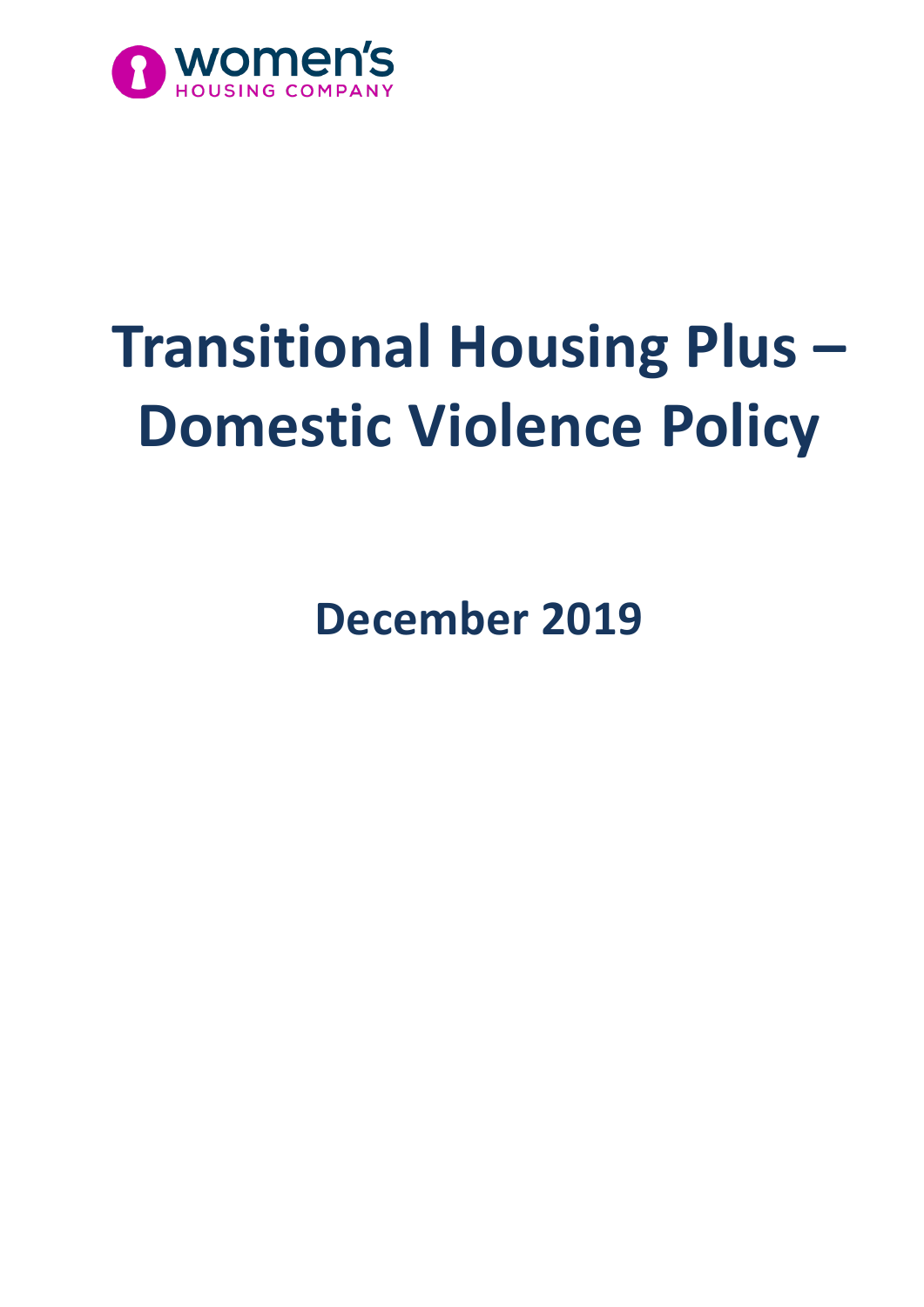# <sup>B</sup> WOMEN'S

# Contents

| $\mathbf{1}$ |       |  |  |  |  |
|--------------|-------|--|--|--|--|
| 2            |       |  |  |  |  |
|              | 2.1   |  |  |  |  |
|              | 2.2   |  |  |  |  |
|              | 2.3   |  |  |  |  |
| 3            |       |  |  |  |  |
| 4            |       |  |  |  |  |
| 5            |       |  |  |  |  |
|              | 5.1   |  |  |  |  |
|              | 5.2   |  |  |  |  |
|              | 5.3   |  |  |  |  |
|              | 5.4   |  |  |  |  |
|              | 5.5   |  |  |  |  |
|              | 5.6   |  |  |  |  |
| 6            |       |  |  |  |  |
|              | 6.1   |  |  |  |  |
|              | 6.2   |  |  |  |  |
|              | 6.3   |  |  |  |  |
|              | 6.3.1 |  |  |  |  |
|              | 6.3.2 |  |  |  |  |
|              | 6.3.3 |  |  |  |  |
|              | 6.3.4 |  |  |  |  |
|              | 6.4   |  |  |  |  |
|              | 6.5   |  |  |  |  |
|              | 6.6   |  |  |  |  |
| 7            |       |  |  |  |  |
|              | 7.1   |  |  |  |  |
|              | 7.2   |  |  |  |  |
|              | 7.3   |  |  |  |  |
| 8            |       |  |  |  |  |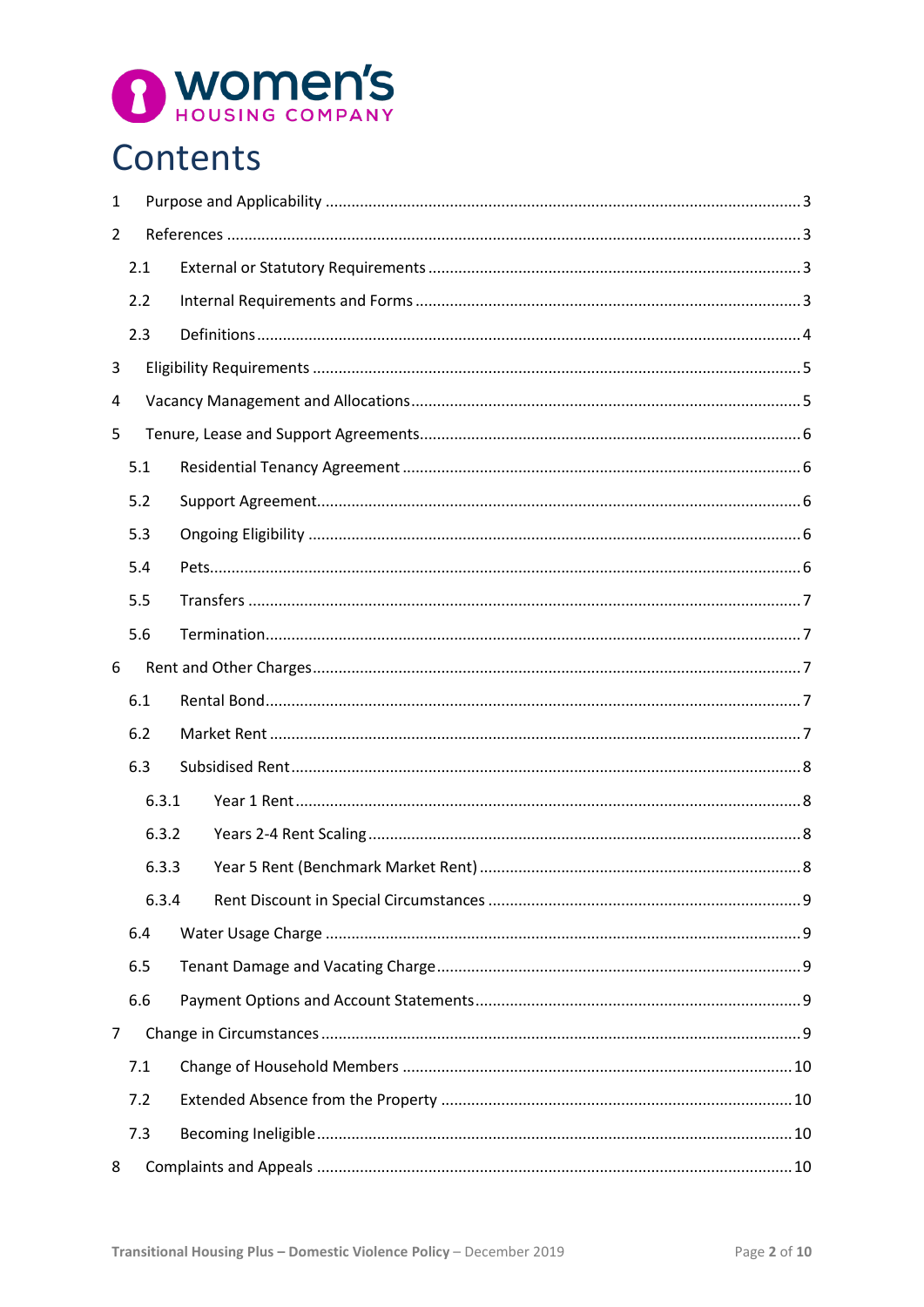

# <span id="page-2-0"></span>**1 Purpose and Applicability**

This policy describes how the Women's Housing Company (WHC) manages the Transitional Housing Plus – Domestic Violence (THP-DV) program to ensure legal and contractual requirements are met and the program remains financially sustainable.

Some aspects of THP–DV management are identical to other housing types offered by the WHC. Where this is the case, references are made in this document to other WHC policies. The THP–DV Policy sets out the details of tenancy and property management where policy differs from other housing types managed by the WHC.

This policy applies to all THP–DV properties and tenancies managed by the WHC. The policy applies to all WHC staff and contractors, Nominating Service Providers, Transitional Plus Support Providers, Local Nomination Assessment Panel members and THP-DV applicants and tenants.

The *Customer Service Charter and Customer Rights and Responsibilities* guide the interactions between the WHC and all stakeholders.

### <span id="page-2-1"></span>**2 References**

#### <span id="page-2-2"></span>**2.1 External or Statutory Requirements**

This policy complies with the following external legislation or requirements:

- Housing Act 2001
- Community Housing Providers (Adoption of National Law) Act 2012
- NSW Residential Tenancies Act and Regulation 2010
- NSW Civil and Administrative Tribunal Act and Regulation 2013 and Rules 2014
- Transitional Housing Plus Policy Guidance Note, May 2014
- NSW Community Housing Water Charging Guidelines
- NSW Community Housing Asset Management Policy

#### <span id="page-2-3"></span>**2.2 Internal Requirements and Forms**

This policy refers to the following internal documents, which are available on the WHC website:

- *Transitional Housing Plus - DV Nomination form*
- *Centrelink Multiple Consent and Authority*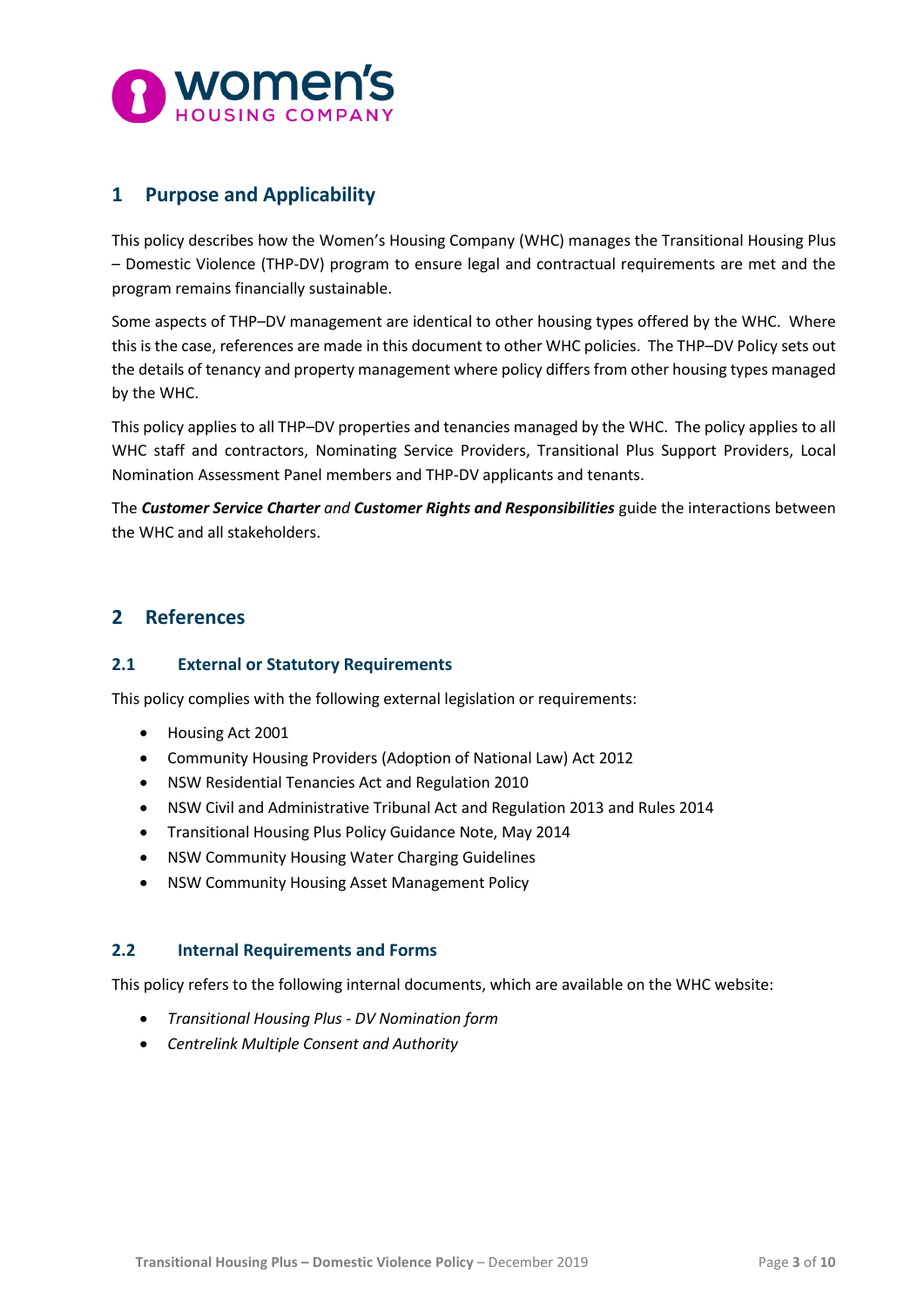

#### <span id="page-3-0"></span>**2.3 Definitions**

**Transitional Housing Plus – Domestic Violence (THP-DV)** is time-limited subsidised rental housing offered to women with dependent children who are experiencing domestic and family violence, and as a result, experiencing homelessness or are at risk of homelessness, and who have capacity to exit to private market housing at the end of the program. This category of housing is provided in conjunction with support services delivered by a Transitional Plus Support Provider, contracted by the NSW Department of Communities and Justice (DCJ). This housing option is designed to assist eligible clients to access safe, secure and affordable housing for a limited time, from six months and up to five years, depending upon individual requirements, while working towards sustainable private market housing. This may include (but is not limited to) engaging in training, education and employment opportunities, identifying and taking action towards securing suitable long term housing as well as addressing any issues that pose a barrier or developing the skills required for sustainable private market housing.

**Nominating Service Providers** are 'first to know' agencies that provide initial responses for clients experiencing domestic or family violence. These responses include facilitating access to various housing and support options. Where clients meet eligibility criteria, the Nominating Service Providers may submit nominations to the WHC for review by the Local Nomination Assessment Panel.

**Transitional Plus Support Providers** are specialist organisations contracted by the NSW Department of Communities and Justice (DCJ) to work in partnership with the WHC and provide tailored support services to tenants living in THP-DV properties located in specific geographic areas. Support services include assistance with obtaining and participation in training, education and employment opportunities, and assistance with securing private market housing.

A **Joint Management Agreement (JMA)** governs the partnership between the WHC and each Transitional Plus Support Provider, setting out the roles and responsibilities of each party to the agreement, ensuring the applicants and tenants are at the centre of all decisions and actions.

The **Local Nomination Assessment Panel (LNAP)** comprises representatives from the WHC, Transitional Plus Support Providers and the NSW Department of Communities and Justice (DCJ). The LNAP reviews nominations for THP-DV vacancies and makes allocation recommendations to the WHC.

The following terms are used in this document, with specific meaning:

- "may" is an acceptable action or requirement but not mandatory
- "must" or "shall" or "will" designates a mandatory requirement or action
- "residential tenancy agreement" or "rental lease" or "lease" is the written agreement between WHC and the tenant with all terms and conditions of the tenancy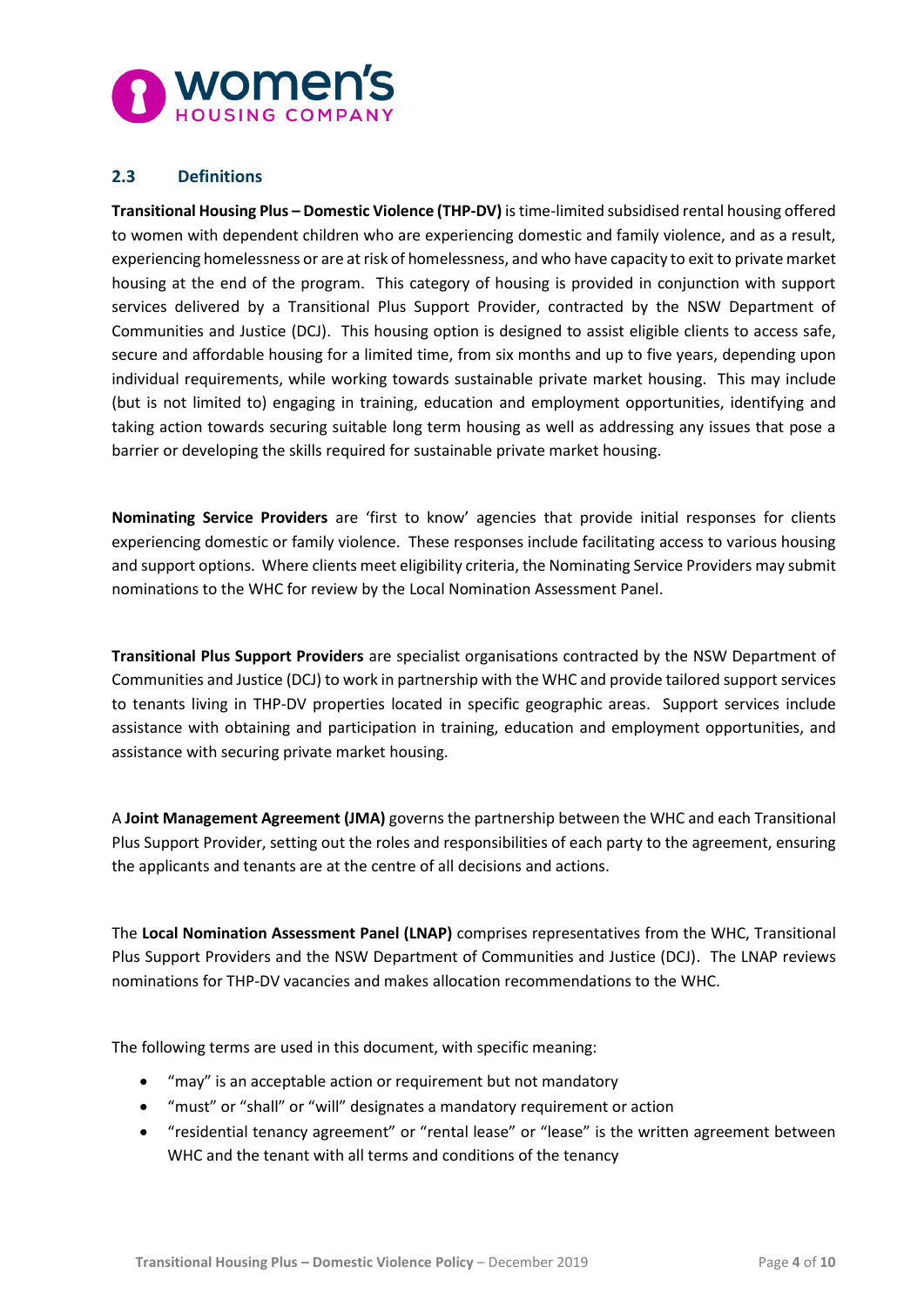

# <span id="page-4-0"></span>**3 Eligibility Requirements**

The WHC manages properties that are specifically available for the Transitional Housing Plus – Domestic Violence (THP-DV) program.

To be nominated for THP-DV, applicants must satisfy the following:

- Be a woman with dependent children experiencing domestic or family violence;
- Be experiencing homelessness or be at risk of homelessness;
- Be unable to resolve their own housing need in the short to medium term;
- Have capacity to transition to private market housing within five years, through active involvement in a personal case plan; and
- Be able to be housed safely with the Transitional Housing Plus DV Housing property.

### <span id="page-4-1"></span>**4 Vacancy Management and Allocations**

THP-DV vacancies are communicated by the WHC to Nominating Service Providers and the Local Nomination Assessment Panel (LNAP) members as soon as practicable, with the aim to minimise vacancy periods and ensure properties are appropriately utilised for eligible people in housing need.

Nominating Service Providers conduct an initial assessment to determine if their client meets the eligibility criteria for THP-DV. Nominations are submitted to the WHC, to be considered by the LNAP. Nominations are made using the *Transitional Housing Plus – DV Nomination* form. Nominated applicants must provide informed consent for the Nominating Service Provider to exchange their personal information, relevant to assessing the nomination and the provision of THP-DV, with the WHC and the LNAP members.

Nominated applicants must affirm in the nomination that they understand and agree to the requirements and conditions associated with the THP-DV program, including the length of the program and the subsidised rent model, which increases annually towards market rent by the end of the program.

Regular meetings of the LNAP are convened to consider nominations for upcoming vacancies. The LNAP considers each nomination against the eligibility criteria and records the outcome to ensure transparency.

Where more than one nomination is deemed eligible for an available vacancy, the LNAP members weigh various factors for each nomination, including safety, capacity for success in the program and other available housing options. The LNAP makes allocation recommendations to the WHC. The WHC considers LNAP recommendations and makes the final allocation decisions.

Outcomes of nomination assessments are communicated to the Nominating Service Providers within one (1) business day of the allocation decision. The WHC makes an offer to the approved nominated applicant to view the available property within two (2) business days of the allocation decision. A lease is signed within three (3) business days of the property viewing.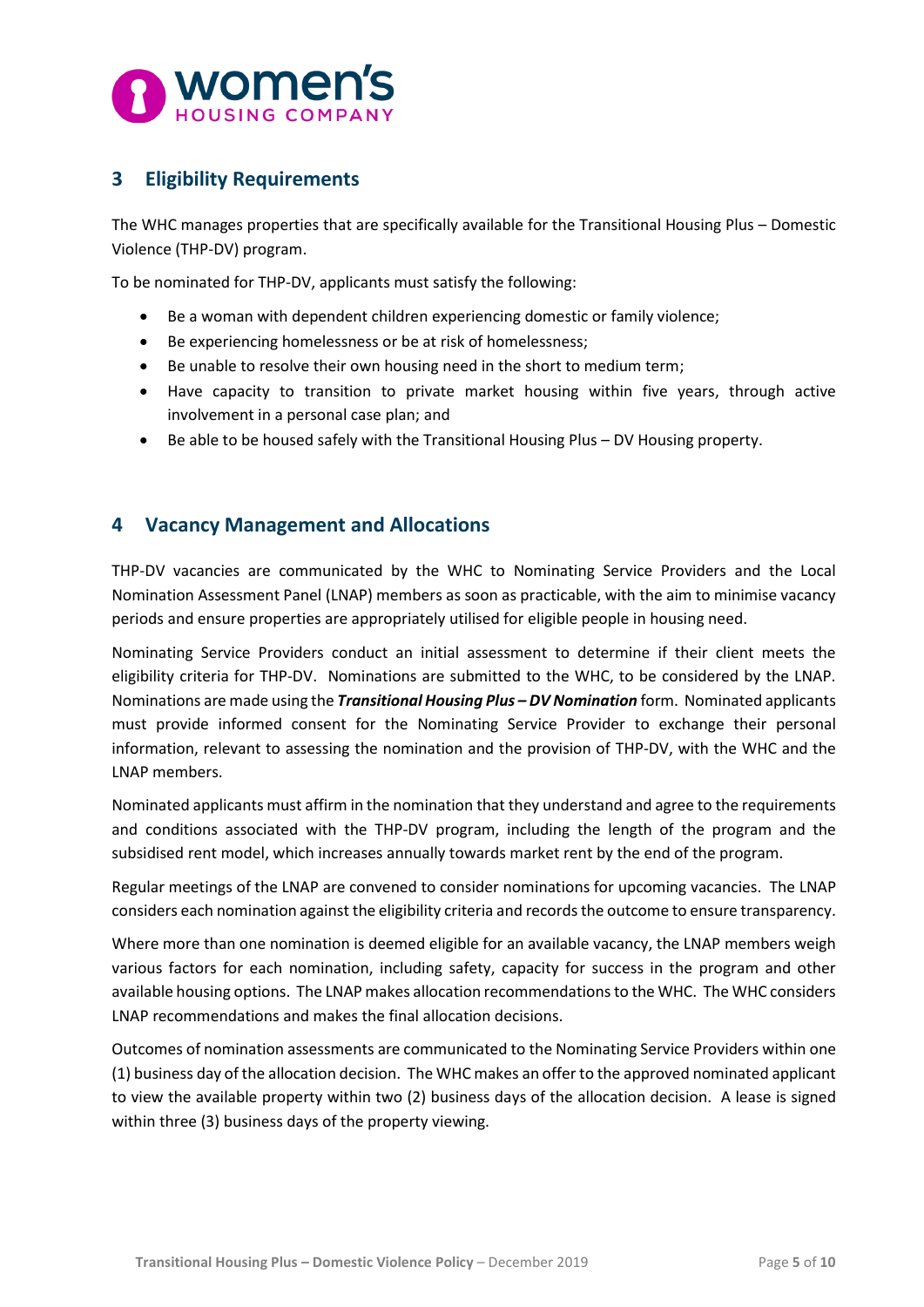

# <span id="page-5-0"></span>**5 Tenure, Lease and Support Agreements**

#### <span id="page-5-1"></span>**5.1 Residential Tenancy Agreement**

The standard NSW Residential Tenancy Agreement governs the arrangement between the tenant and the WHC. As the WHC is a registered community housing provider, the provisions of the *NSW Residential Tenancies Act 2010* that cover social housing tenancies apply to Transitional Housing Plus – DV leases.

Fixed term leases of six (6) months are offered, to enable regular reviews of tenant engagement with the Transitional Plus Support Provider and progress towards their planned exit into private market housing.

The tenant must affirm that they understand and agree to the conditions associated with signing a Residential Tenancy Agreement, the length of the lease, the process for renewing the lease, and the subsidised rent model, which increases annually towards market rent by the end of the program.

A fully executed copy of the Residential Tenancy Agreement is provided to the tenant at the time of signing and a copy is retained by the WHC.

#### <span id="page-5-2"></span>**5.2 Support Agreement**

The tenant and the Transitional Plus Support Provider must enter into a support agreement during the initial six month lease period.

The support agreement sets out the Transitional Plus Support Provider's responsibilities in relation to engaging with the tenant, providing appropriate tailored support and monitoring the tenant's progress towards the aims of the program.

The support agreement sets out the tenant's responsibilities in relation to engaging with the Transitional Plus Support Provider, participating in education, training and employment opportunities, and securing sustainable private market housing by the end of the program.

#### <span id="page-5-3"></span>**5.3 Ongoing Eligibility**

Ongoing eligibility is determined by the WHC in consultation with the Transitional Plus Support Provider and is dependent upon the tenant's continuing need for housing and support and the tenant meeting the agreed commitments in their support plan.

Tenants who have met their tenancy obligations and who maintain eligibility for the THP-DV program, may have their lease renewed for a further six (6) month fixed term, as long as the period of continuous tenure does not exceed five (5) years – the maximum allowable for THP-DV.

#### <span id="page-5-4"></span>**5.4 Pets**

Not all Transitional Housing Plus – DV properties are suitable for pets. Additionally, having certain types of pets may pose a barrier to securing private market housing at the end of the program.

As a result, the WHC will consider applications to keep a pet in a THP-DV property on a case by case basis.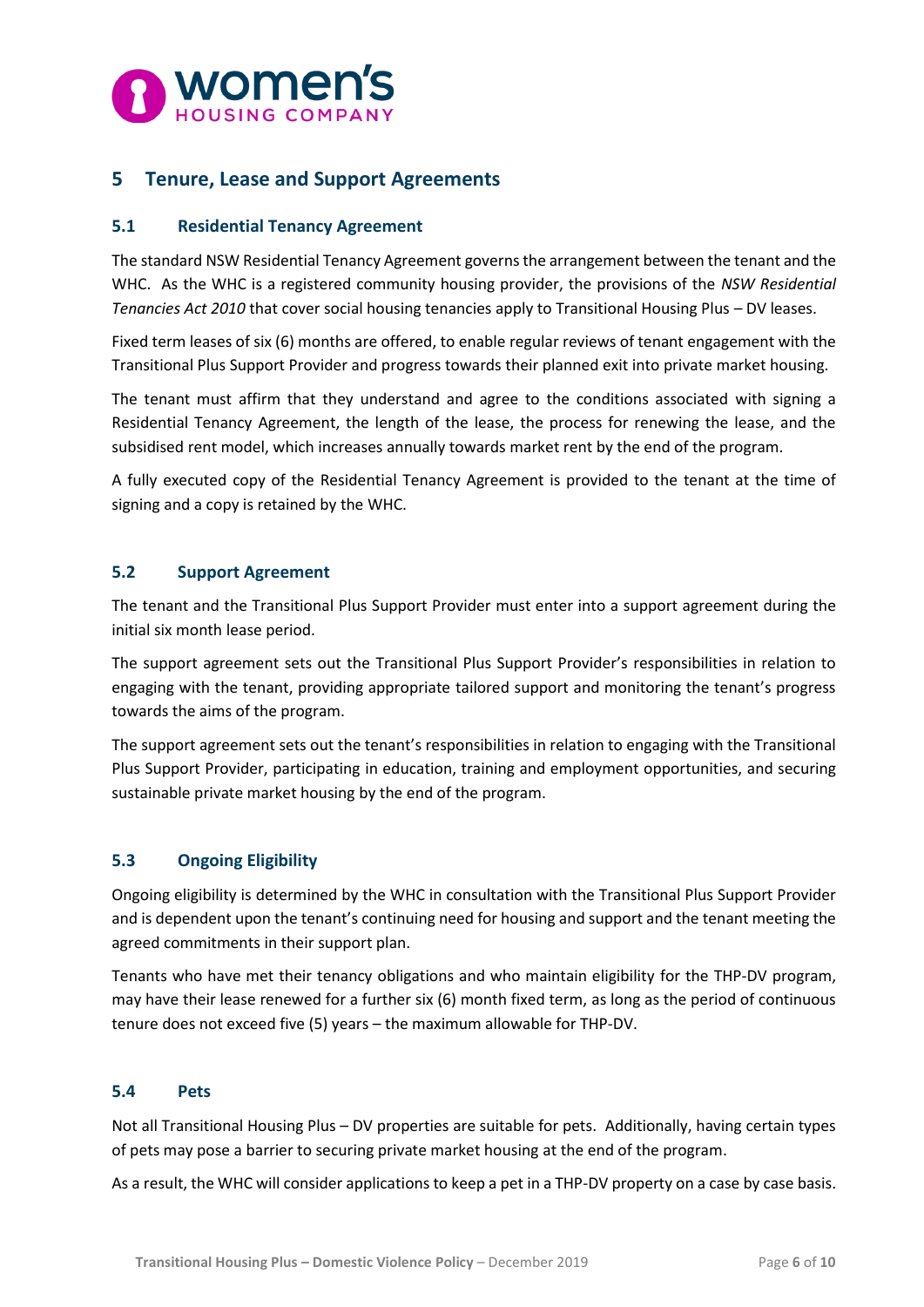

#### <span id="page-6-0"></span>**5.5 Transfers**

Transitional Housing Plus – DV tenants are not able to apply for a transfer to another THP-DV property.

In some safety-related circumstances, the WHC, in consultation with the Transitional Plus Support Provider, may agree to move a tenant to an alternative property, if available. In this situation, a new fixed term lease will be signed, based on the lease at the previous property.

#### <span id="page-6-1"></span>**5.6 Termination**

Tenants may end their lease during or at the end of a fixed term by giving appropriate written notice in accordance with the *Residential Tenancies Act 2010*.

The WHC may terminate a lease, in consultation with the Transitional Plus Support Provider, if there is a breach of the lease terms, at the end of a fixed term period, if the tenant is no longer eligible for THP-DV, or for any other reason allowable under the *Residential Tenancies Act 2010*. Refer to the *Ending A Tenancy Policy*.

The WHC may seek to terminate a tenancy in the NSW Civil and Administrative Tribunal (NCAT), where the rent account has fallen into arrears by more than 14 days, where agreed arrears repayment plans are not adhered to, or where the tenant has seriously or repeatedly breached any terms of the Residential Tenancy Agreement.

In cases where the tenant is no longer eligible for the THP-DV program, they will be asked to vacate the property with appropriate notice. The Transitional Plus Support Provider may assist tenants to identify alternative housing.

The WHC may facilitate exit options from transitional tenancies through the usual application processes (i.e. Housing Pathways or direct application for Affordable Housing).

Where tenants have additional household members and the main tenant is vacating the property, other household members have no right of succession for the tenancy and must also vacate the property.

# <span id="page-6-2"></span>**6 Rent and Other Charges**

#### <span id="page-6-3"></span>**6.1 Rental Bond**

Transitional Housing Plus – DV tenants must pay a rental bond equivalent to four (4) weeks of Year 1 subsidised rent. For more detail on the management of Rental Bond, refer to the *Non-Rent Charges Policy*.

#### <span id="page-6-4"></span>**6.2 Market Rent**

The maximum rent that can be charged for THP-DV is the Market Rent of the property. For more information on Market Rent, refer to the *Rent Policy*.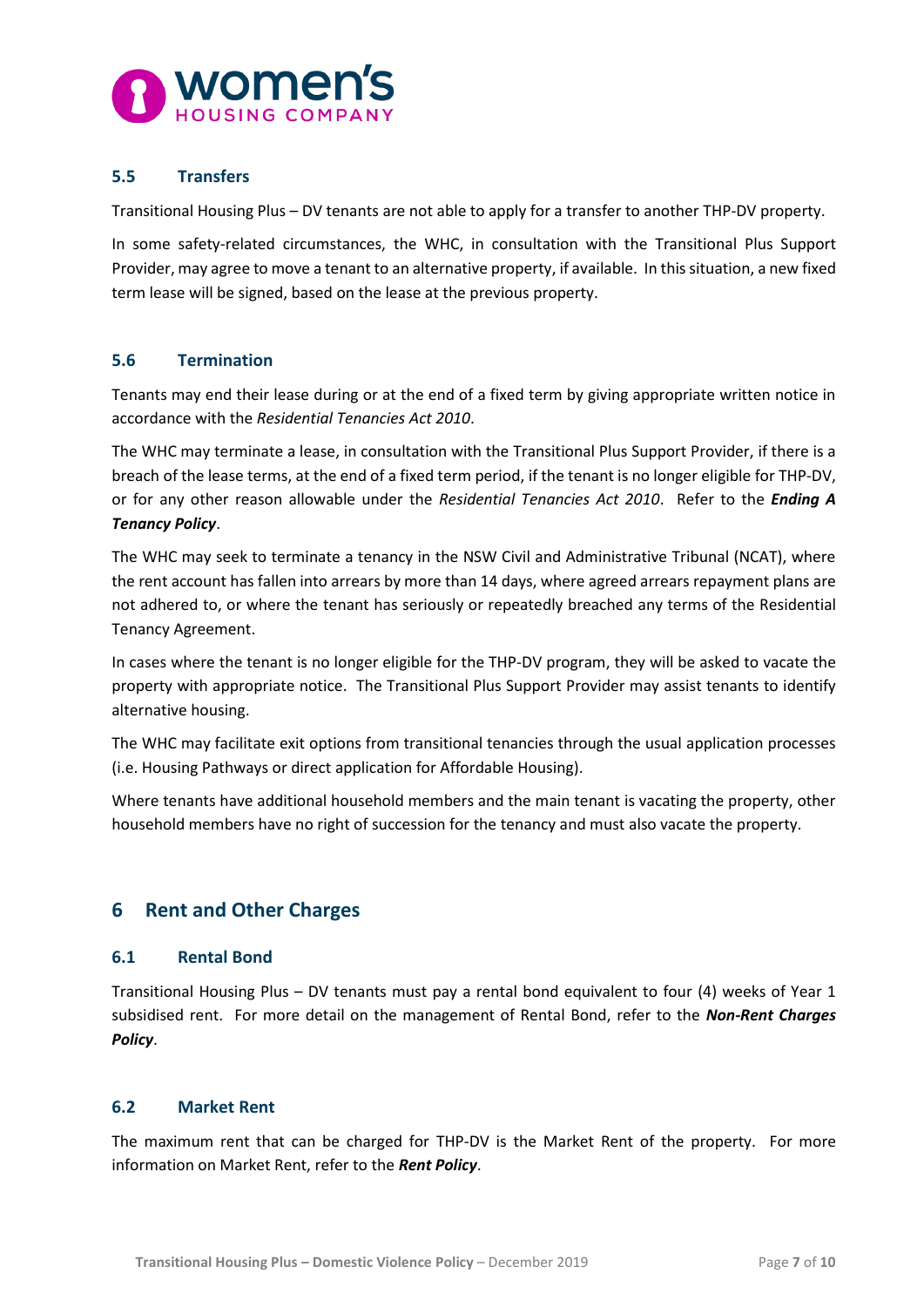

#### <span id="page-7-0"></span>**6.3 Subsidised Rent**

Subsidised Rent is scaled to increase over the tenure period, on an annual basis.

The scaled rent levels will be set out at the beginning of the first tenancy period as five consecutive annual rent levels that must be paid if the fixed term tenancy continues to be renewed.

Subsidised rent is initially set by property type and number of bedrooms. The rent is then scaled up over a five-year period so that it reaches a benchmark market rent for the property at the start of Year 5.

#### <span id="page-7-1"></span>**6.3.1 Year 1 Rent**

The following table shows Year 1 property rents per week for 2018 to 2020 for all bedroom categories. Year 1 rents are indexed on an annual basis by 2%.

| <b>Property</b>    | 2018     | 2019     | 2020     |
|--------------------|----------|----------|----------|
| 1 bedroom dwelling | \$162.40 | \$165.65 | \$168.96 |
| 2 bedroom dwelling | \$216.50 | \$220.83 | \$225.25 |
| 3 bedroom dwelling | \$249.00 | \$253.98 | \$259.06 |

#### <span id="page-7-2"></span>**6.3.2 Years 2-4 Rent Scaling**

The level of rent increase per annum is then determined based on the following calculation:

| Rent increase increment | <b>Calculation</b>                |  |
|-------------------------|-----------------------------------|--|
| Year 2                  | (Year 5 rent - Year 1 rent) X 20% |  |
| Year 3                  | (Year 5 rent - Year 1 rent) X 20% |  |
| Year 4                  | (Year 5 rent - Year 1 rent) X 30% |  |

On an annual basis, or in response to any significant changes in the market, the subsidised rent will be checked against the current market rent for the property. The subsidised rent will not exceed the current market rent for the property.

Notification of each annual rent increase is issued to tenants with 60 days written notice, in accordance with the Residential Tenancies Act 2010.

#### <span id="page-7-3"></span>**6.3.3 Year 5 Rent (Benchmark Market Rent)**

The level of rent paid in Year 5 is set at the market rent for the dwelling at the time the first tenancy commences in Year 1. This is known as the Benchmark Market Rent and is set using the median rent for a similar property in the same Local Government Area (LGA) in the Rent and Sales Report, which is published quarterly by the NSW Department of Communities and Justice (DCJ).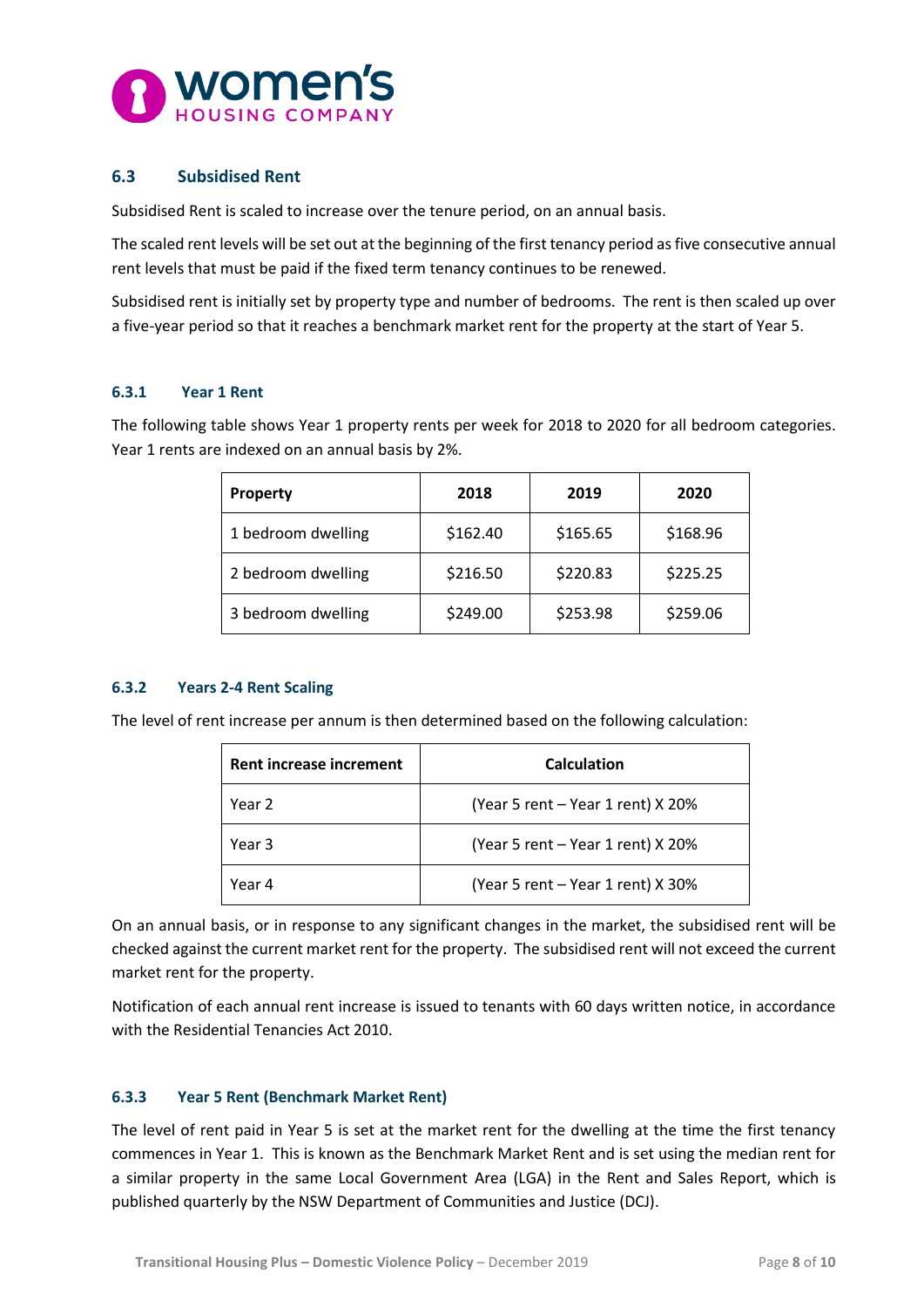

#### <span id="page-8-0"></span>**6.3.4 Rent Discount in Special Circumstances**

At the sole discretion of WHC management, the rent may be discounted for a short period of time to consider the changed or specific circumstances of a tenant.

#### <span id="page-8-1"></span>**6.4 Water Usage Charge**

In most properties managed by the WHC, tenants are required to pay for water usage. Refer to the *Non-Rent Charges Policy*.

#### <span id="page-8-2"></span>**6.5 Tenant Damage and Vacating Charge**

Throughout the tenancy and when a tenant vacates the premises, WHC conducts property inspections. Refer to the *During A Tenancy Policy*.

Tenants are required to report property damage, regardless of the cause, to the WHC as soon as practicable. The WHC will engage suitably qualified contractors to respond, assess and rectify property damage. Refer to the *Repairs and Maintenance Policy*.

Where property damage beyond fair wear and tear is deemed to be caused through the actions or neglect of the tenant, household members or visitors, the cost of repairs and maintenance to bring the property back to a suitable standard will be charged to the tenant. Refer to the *Non-Rent Charges Policy*.

#### <span id="page-8-3"></span>**6.6 Payment Options and Account Statements**

A tenant's rent account must be maintained at two (2) weeks in advance. Non-rent charges must be paid as and when they fall due.

For payment options and details regarding accounts statements, refer to the *Rent Policy* and *Non-Rent Charges Policy*.

Where payments are not made in full and on time, arrears will accrue. Refer to the *Arrears Management Policy*.

# <span id="page-8-4"></span>**7 Change in Circumstances**

Transitional Housing Plus – DV tenants are responsible for notifying the WHC of any changes in circumstances that could affect their eligibility for the THP-DV program. Notification and evidence must be provided to the WHC within 21 days of the change in circumstances.

Changes can include (but are not limited to) changes of people in the household, extended absence from the property or becoming ineligible for THP-DV.

Failure to advise the WHC of a change in circumstances affecting eligibility for THP-DV is considered a breach of the Residential Tenancy Agreement. The WHC reserves the right to take formal action, which may include application to the NSW Civil and Administrative Tribunal (NCAT) to terminate the tenancy.